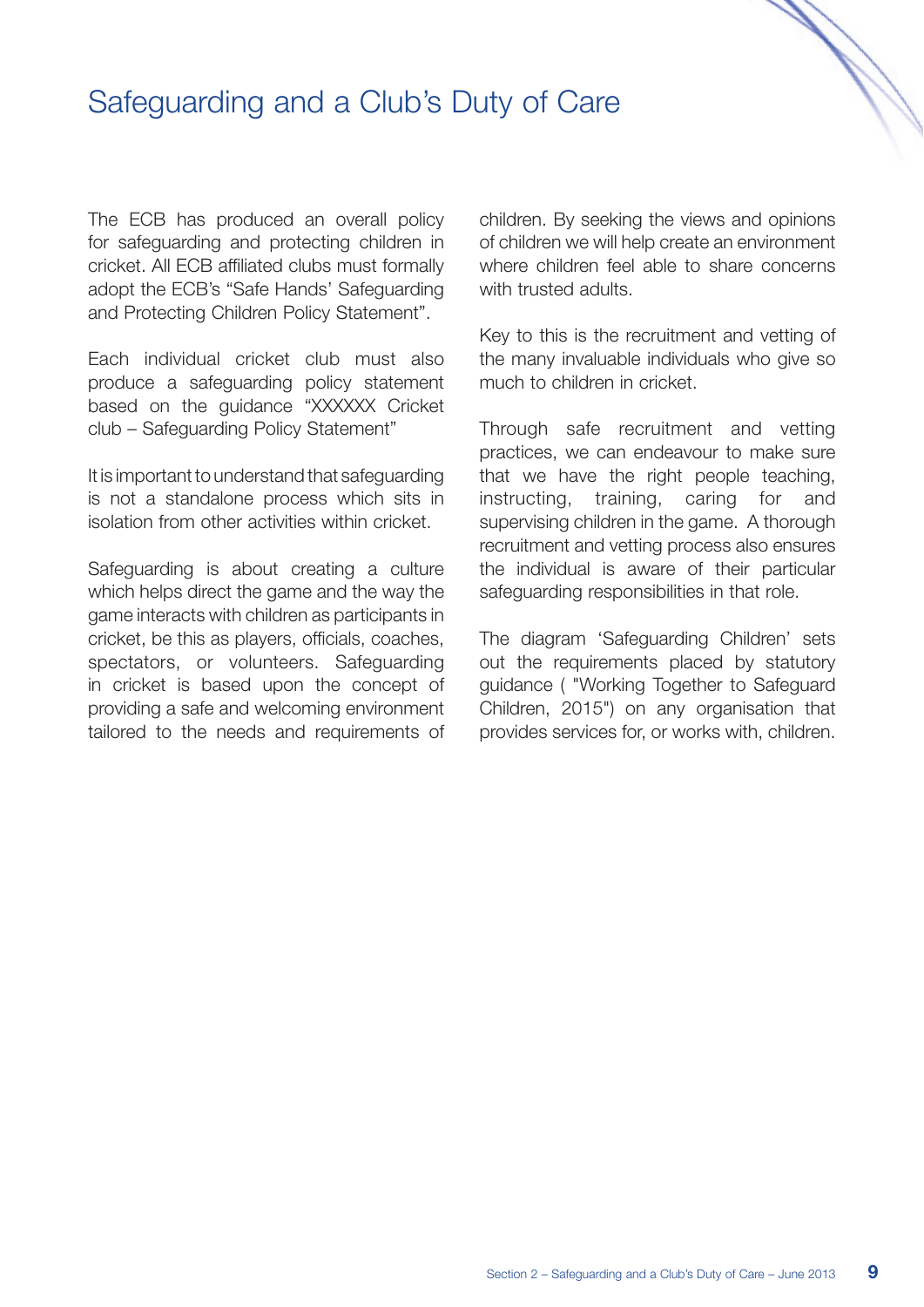# Working Together to Safeguard Children 2015

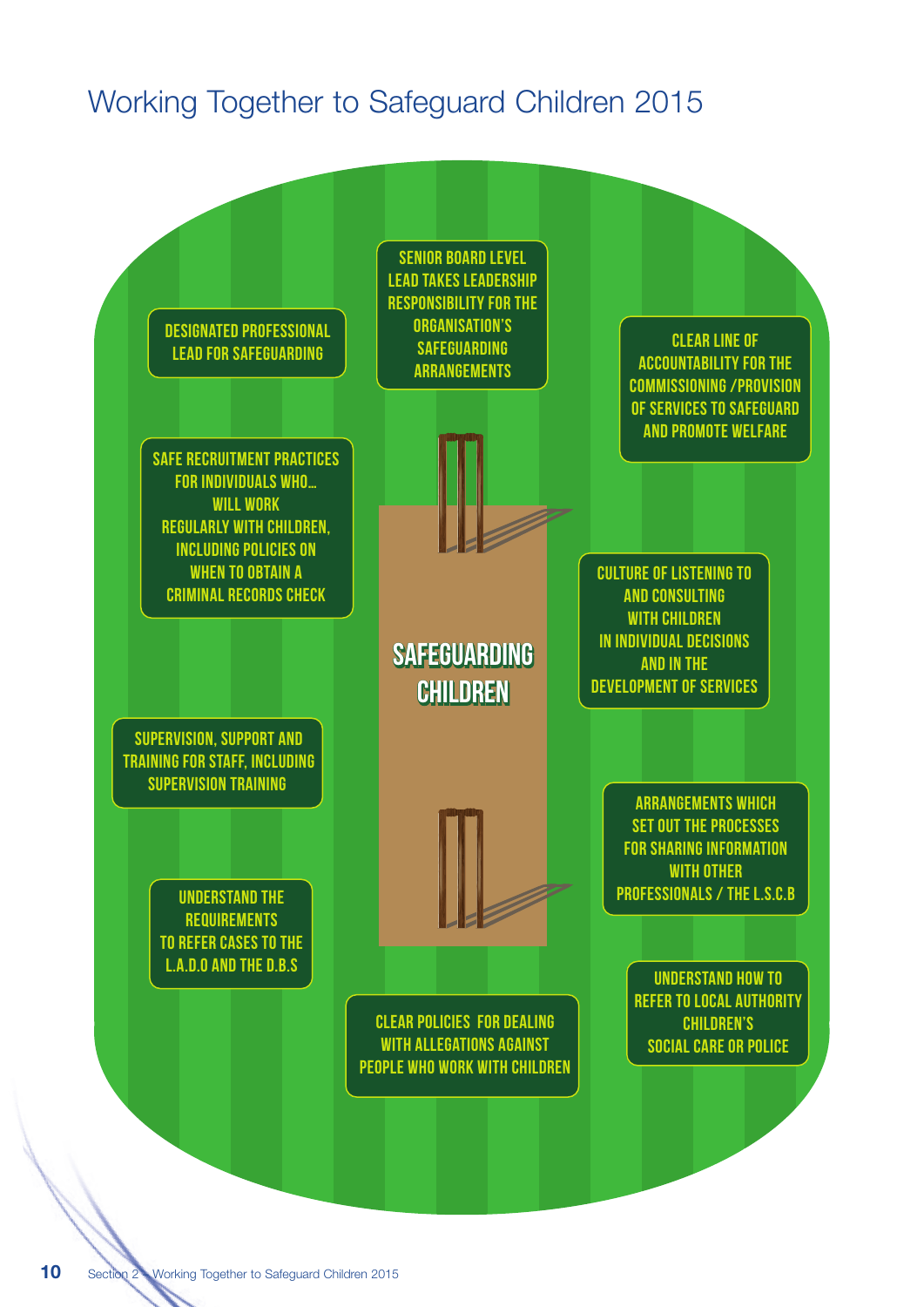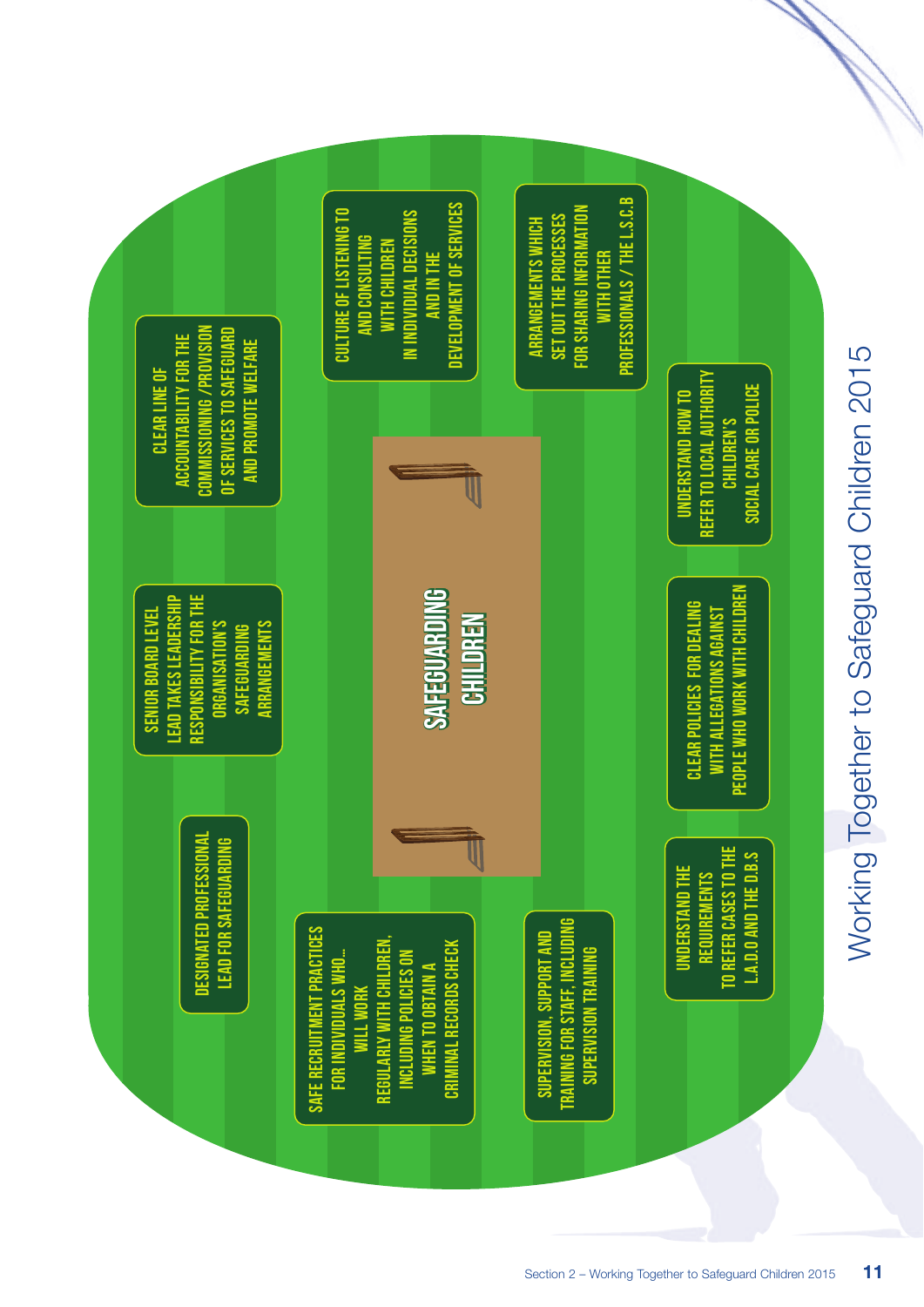## **Underpinning Principles to the ECB Safeguarding Policy**

The ECB's strategic plan "Champion Counties" was launched in 2013. Over the next four years, the ECB will target operational excellence and localised delivery wherever possible; energising people and partnerships through effective leadership and governance. The ECB's six core values - excellence; customer first; enjoyment; respect; teamwork and dynamism - continue to underpin cricket's work to welcome and safeguard children.

Two of the ECB's core values are particularly important to the ethos of safeguarding children in cricket: enjoyment and respect. The enjoyment core value means providing children with an entertaining, safe, enjoyable and exciting cricket environment which will inspire them to choose cricket. The respect core value requires everyone in cricket to show respect to all involved in the game and uphold the spirit of cricket.

The ECB works in partnership with a number of organisations to ensure cricket is promoting best practice in safeguarding children. The ECB supports the County Boards, clubs and affiliated leagues with up to date advice and guidance. The ECB works closely with the Child Protection in Sport Unit of the NSPCC.

The ECB has achieved the Advanced Level of the Child Protection in Sport Standards, the highest level obtainable. In order to achieve this, the ECB had to demonstrate clubs were adopting, and using, this policy and the ECB wishes to express its thanks to clubs for maintaining their work in this key area for cricket.

The ECB will continue to work with other Sports and other relevant organisations to ensure its safeguarding practice is up to date, and future developments are anticipated and planned for, as well as working on specific projects.

The ECB will review its Safeguarding of Children Policies and Procedures on an ongoing basis in line with the NSPCC Child Protection in Sport Unit and Sport England Whole Sport Plan. This document will be reviewed again in October 2017.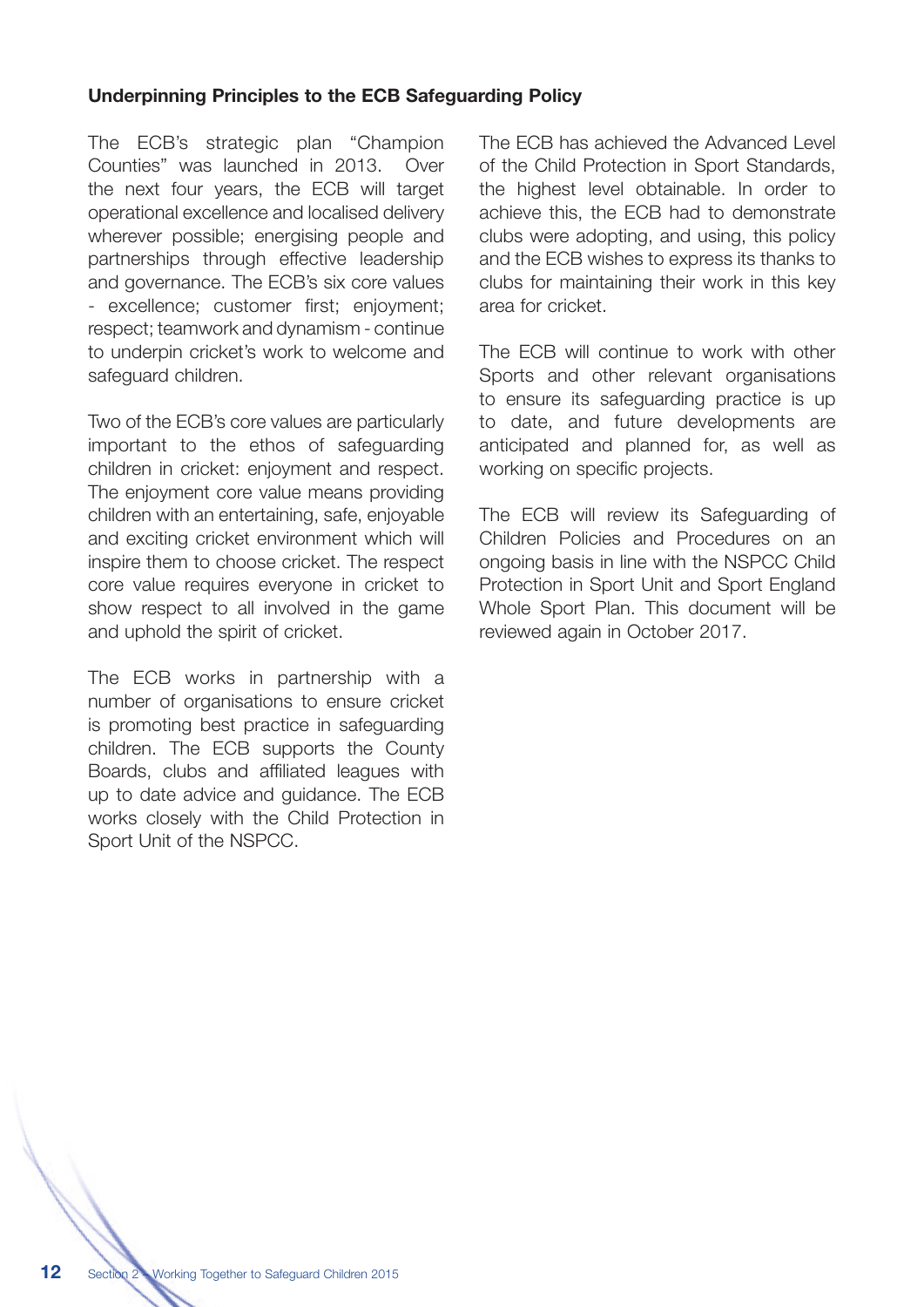## The "Safe Hands" Safeguarding and Protecting Children Policy Statement

- The ECB is committed to ensuring all children who take part in cricket, have a safe positive and fun experience, whatever their level of involvement
- The welfare of all children is paramount
- All children within cricket, regardless of age, gender, race, religion, sexual orientation, ability or disability, have the right to enjoy the game in an environment safe from abuse of any kind
- The ECB recognises the importance of safeguarding children within the game and is committed to developing, and implementing, policies and procedures which ensure that everyone knows, and accepts, their responsibility in relation to a duty of care for children
- The ECB is committed to ensuring there are correct and comprehensive procedures for responding to, recording and reporting child safeguarding concerns
- The ECB will endeavour to ensure all suspicions and allegations will be taken seriously, managed and dealt with swiftly and appropriately in line with ECB policy and procedures
- The ECB recognises that appropriate safeguarding is not just about preventing abuse but providing the best environment for children to enjoy themselves and the game of cricket
- The ECB is committed to ensuring that safeguarding and protecting children is central to its development of the game and as such requires all clubs and other bodies who wish to seek ECB support, whether financial or otherwise, for developing facilities and/or opportunities to play the game of cricket, to have adopted and implemented this "Safe Hands" Safeguarding **Policy**
- It is a mandatory requirement that all County Boards, affiliated leagues and clubs must adopt and implement the ECB "Safe Hands" Policy and they will be supported to do so through education and training
- All affiliated clubs must appoint a Club Welfare Officer to ensure that appropriate procedures are followed
- The ECB recognises the responsibility of the statutory agencies and is committed to working with Local Safeguarding Children Boards and Local Authority Designated Officers and complying with their procedures and the statutory guidance "Working Together to Safeguard Children 2015"
- The ECB is committed to promoting sound recruitment procedures and good practice for all individuals working within cricket whether in a paid or voluntary capacity
- The ECB will ensure that individuals will receive support through education and training, to be aware of, and understand, best practice and how to manage any safeguarding issues which may come to light
- The ECB recognises that it is not the responsibility of those individuals working in cricket to determine if abuse has taken place, but it is their responsibility to act upon and report any concerns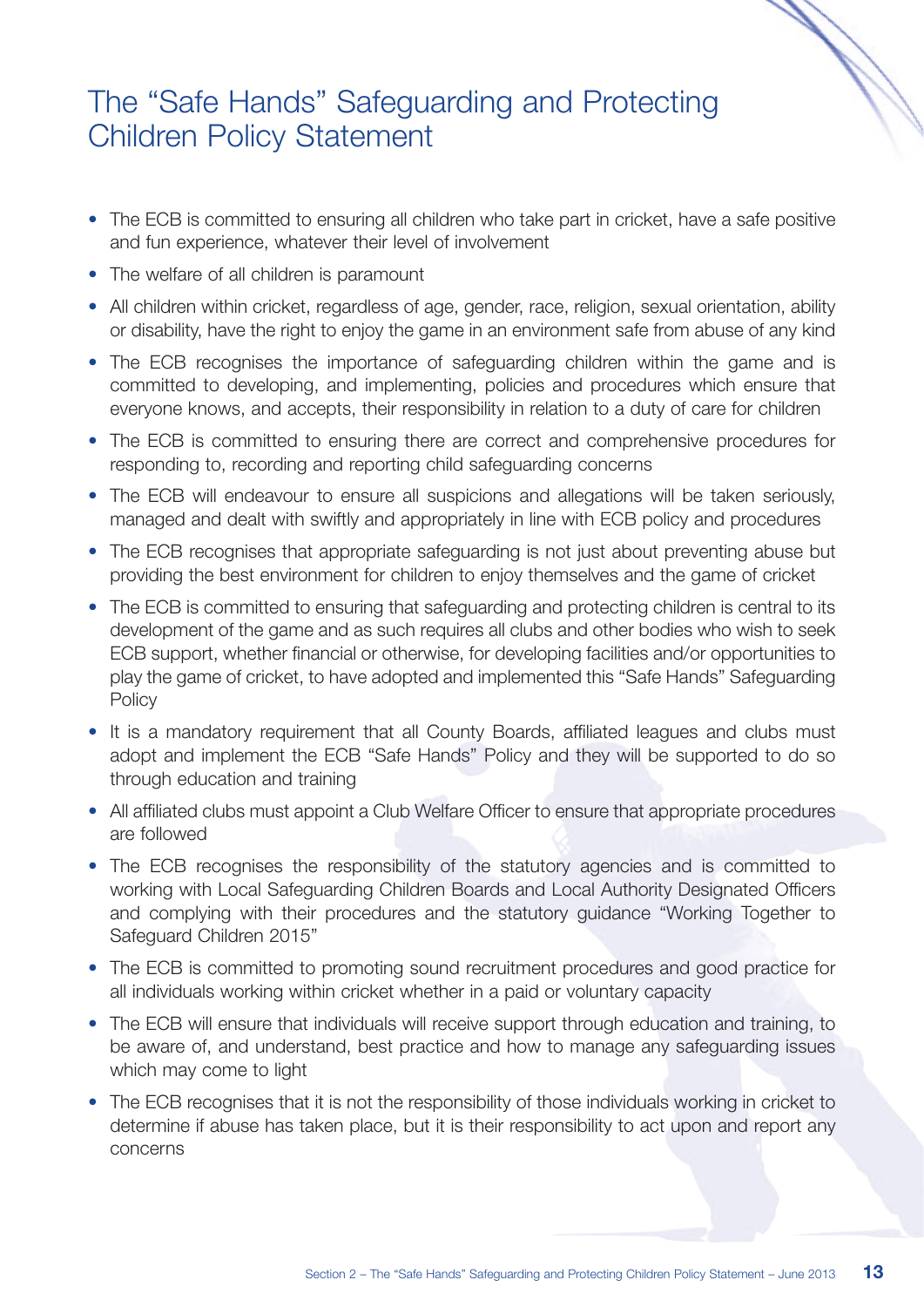It is a mandatory requirement for all ECB affiliated clubs to make a constitutional adoption of the ECB "Safe Hands" Safeguarding Policy.

To do this it will be necessary for clubs to make amendments to their constitution to reflect the safeguarding principles which they must adhere to. It is suggested that the following wording is used:

"To ensure a duty of care to all members of the club by adopting and implementing the ECB "Safe Hands" – Cricket's Policy for Safeguarding Children and any future versions of the policy."

A vote is normally needed at the club's AGM to make this formal adoption. For those clubs who do not have an AGM in the foreseeable future, it is considered to be good practice for the committee to make a temporary adoption on behalf of the club as an interim measure.

In addition to adopting the ECB's "Safe Hands" policy, creating an individual "Club Safeguarding Policy Statement" is a requirement for all ECB affiliated clubs. Guidance on how to do this and a template that can be used are shown in The 'Safeguarding Kit Bag' in Section 3 of this manual.

The ECB's "Safe Hands" Safeguarding Policy Statement and Underpinning Principles guide the "Safe Hands" programme. However, in addition, there are a number of key Points of Policy on the Safeguarding Programme that the ECB needs to ensure that clubs and participants understand are fundamental to the effectiveness of safeguarding in cricket.

## **1. All cricket participants should recognise and follow a Code of Conduct**

The ECB provides codes of conduct for all cricket participants – the Code of Conduct for Members and Guests and the Code of Conduct for Coaches. These codes of conduct provide participants with details of acceptable, and unacceptable behaviour, and the expectations of others in relation to good operational practices.

## **2. All junior cricket sessions require adequate supervision**

A minimum of two adults are required at every session and additionally the appropriate ratio of adults and children must be met.

## **3. All adults who work with children in cricket, either as a volunteer or paid, must be recruited appropriately which includes being vetted for their suitability to work with children**

Vetting Procedures include the use of Disclosure and Barring Service (DBS) checks and/ or non-UK equivalents.

## **4. Physical contact should always be intended to meet the child's needs not the adult's**

It is obvious that adults should never touch a child inappropriately. A responsible adult should only use physical contact if it's aim is to:

- Develop sports skills or techniques
- Treat an injury
- Prevent an injury or accident from occurring
- Meet the requirements of the sport

The adult should seek to explain the reason for the physical contact to the child, reinforcing the teaching or coaching skill. Unless the situation is an emergency, the adult should ask the child for permission.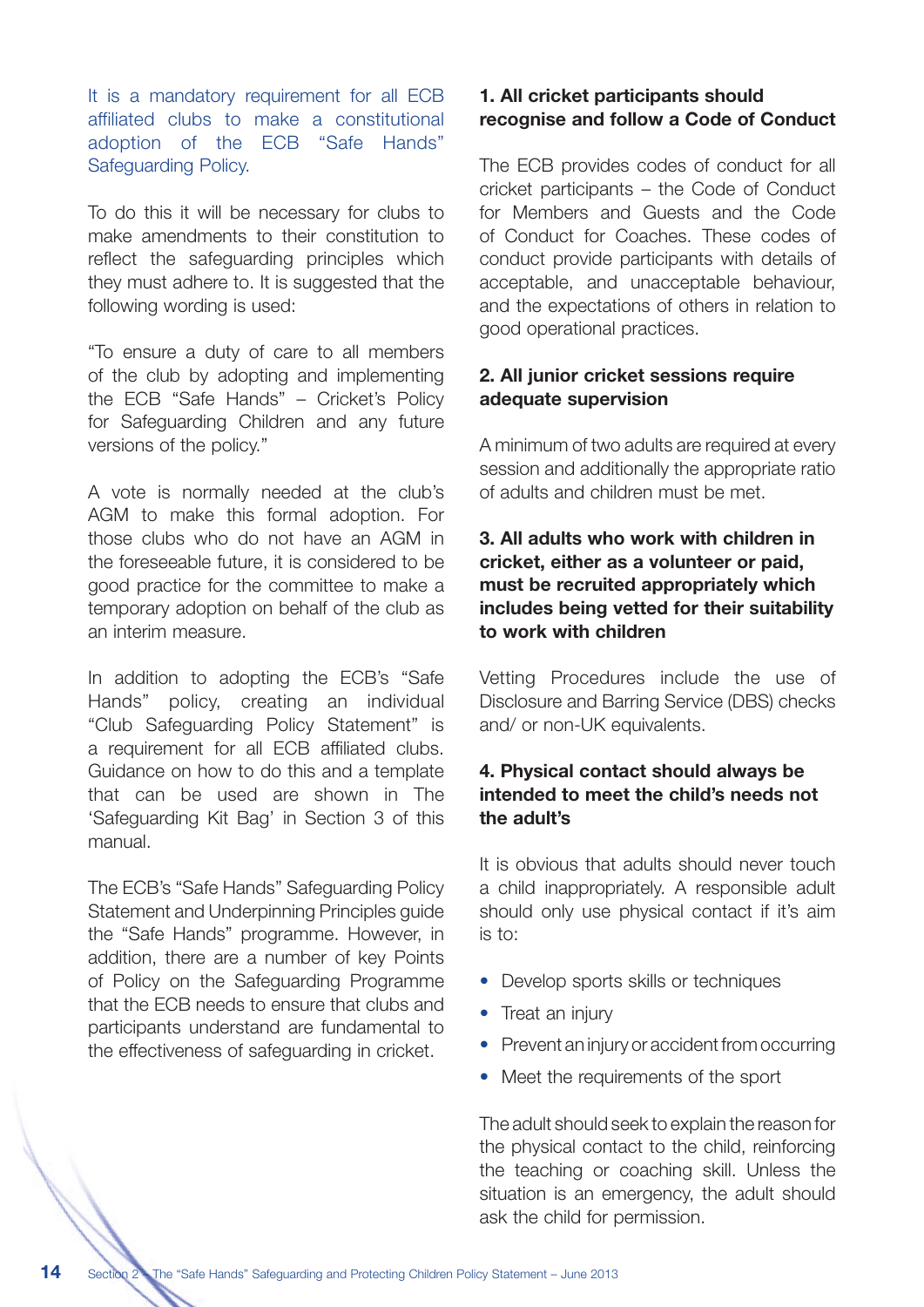# A Club's Duty of Care

Any individual, organisation, club or County Board has a duty of care to ensure the safety and welfare of any child involved in related activities, to safeguard and protect them from reasonably foreseeable forms of harm.

Safeguarding is about all of us acknowledging that this duty of care exists, and it is about us putting practical measures in place to minimise the likelihood of foreseeable harm arising.

The ECB has produced a list of requirements for all clubs to demonstrate this duty of care and to assist clubs in the adoption and implementation of the "Safe Hands" Policy. Guidance on these requirements, and where appropriate sample templates, can be found in Section 3 of this manual which is entitled the 'Safeguarding Kit Bag.'

To demonstrate this duty of care, all cricket clubs:

- Must constitutionally adopt the ECB's "Safe Hands" Policy
- Must define their club's own Safeguarding Policy Statement
- Must follow the ECB reporting mechanism for concerns
- Must recruit, appoint and organise the training of a Club Welfare Officer
- Must have a "player profile system" to enable adults to exercise their duty of care in an emergency situation
- Must adopt the ECB Code of Conduct for Members and Guests
- Must adopt the ECBCA Code of Conduct for Coaches
- Must ensure that the following policies and procedures exist within the club:
- Procedures for recruiting and appointing appropriate volunteers and/or paid staff

including training and support for these volunteers or staff

- Procedures for health and safety/risk assessment, including adherence to ECB policies/guidance on the wearing of helmets, fielding regulations, net safety, bowling directives, first aid, fluid intake, junior players in Open Age cricket and other similar matters
- Discipline procedure which MUST include guidance on the referral of any matters involving any person under the age of 18 and an appeals mechanism
- Anti-bullying policy and procedures for dealing with bullying
- Changing rooms and showering policy
- Photography, video and the use of images policy (including press and website guidelines)
- Transport policy
- Supervising children at cricket sessions policy
- Guidance on welcoming and safeguarding children with a disability
- Missing children policy
- Procedures for managing children away from the club
- Procedures for working with external partners; (i.e. club personnel undertaking cricket activities in schools, local authorities or similar organisations, on a voluntary or paid basis)
- Guidance for clubs on the use of Social Media, texts and email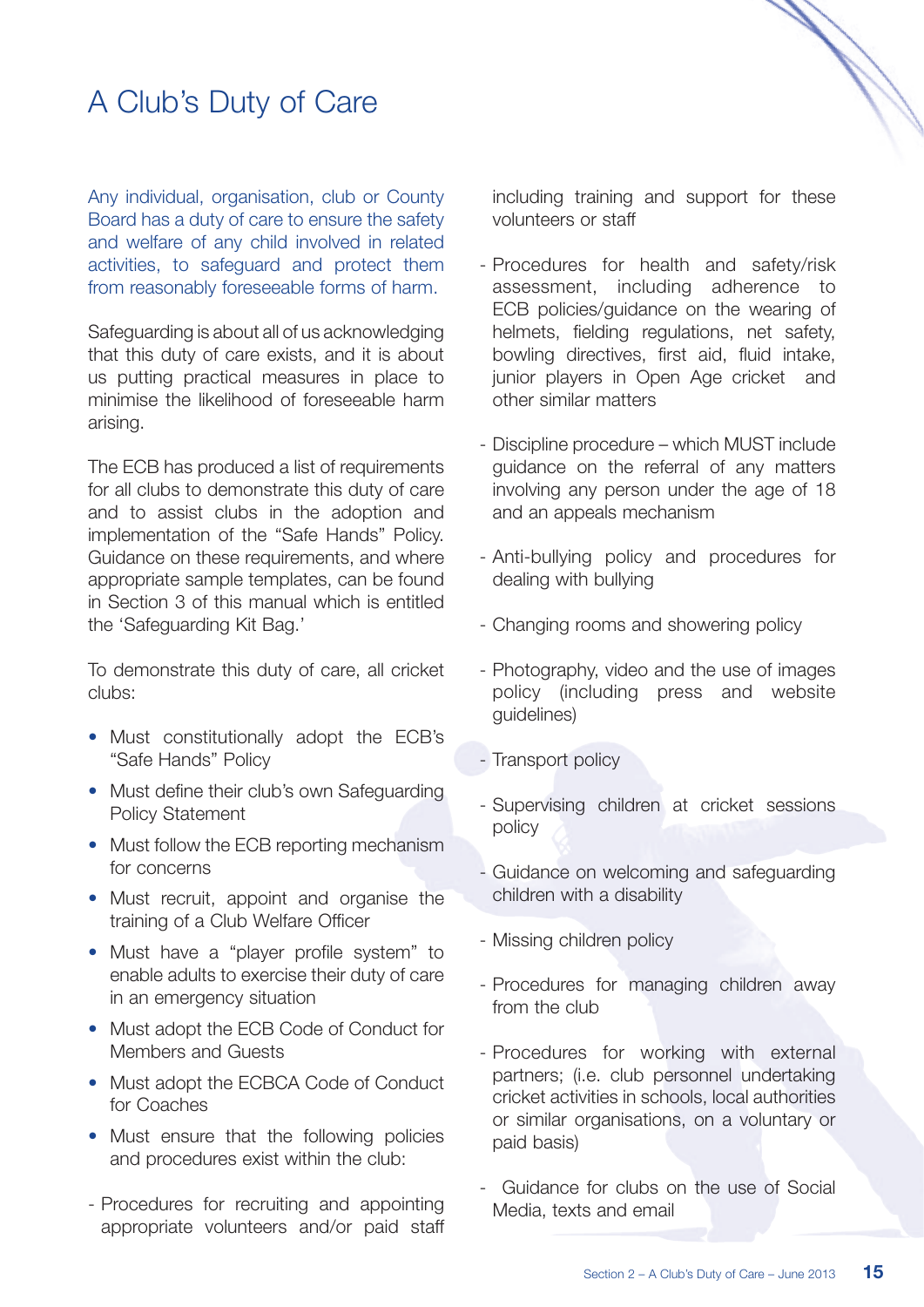**The ECB very strongly recommends that each Cricket Club Committee considers the above list of practical measures that can be taken to demonstrate the club's commitment to safeguarding and to its duty of care.**

**The ECB recommends that each club utilises the expertise of its Club Welfare Officer to help prioritise what needs to be done in their own location. The Committee needs to be aware of current best practice in all areas relating to children's participation in the game and must proactively take steps to address any areas of club activity that need revision in the light of best practice.**

**Clubs can use the resources and template documents within "The Safeguarding Kit Bag", to consider, and where necessary amend, a set of personalised safeguarding procedures and policies appropriate for the club.**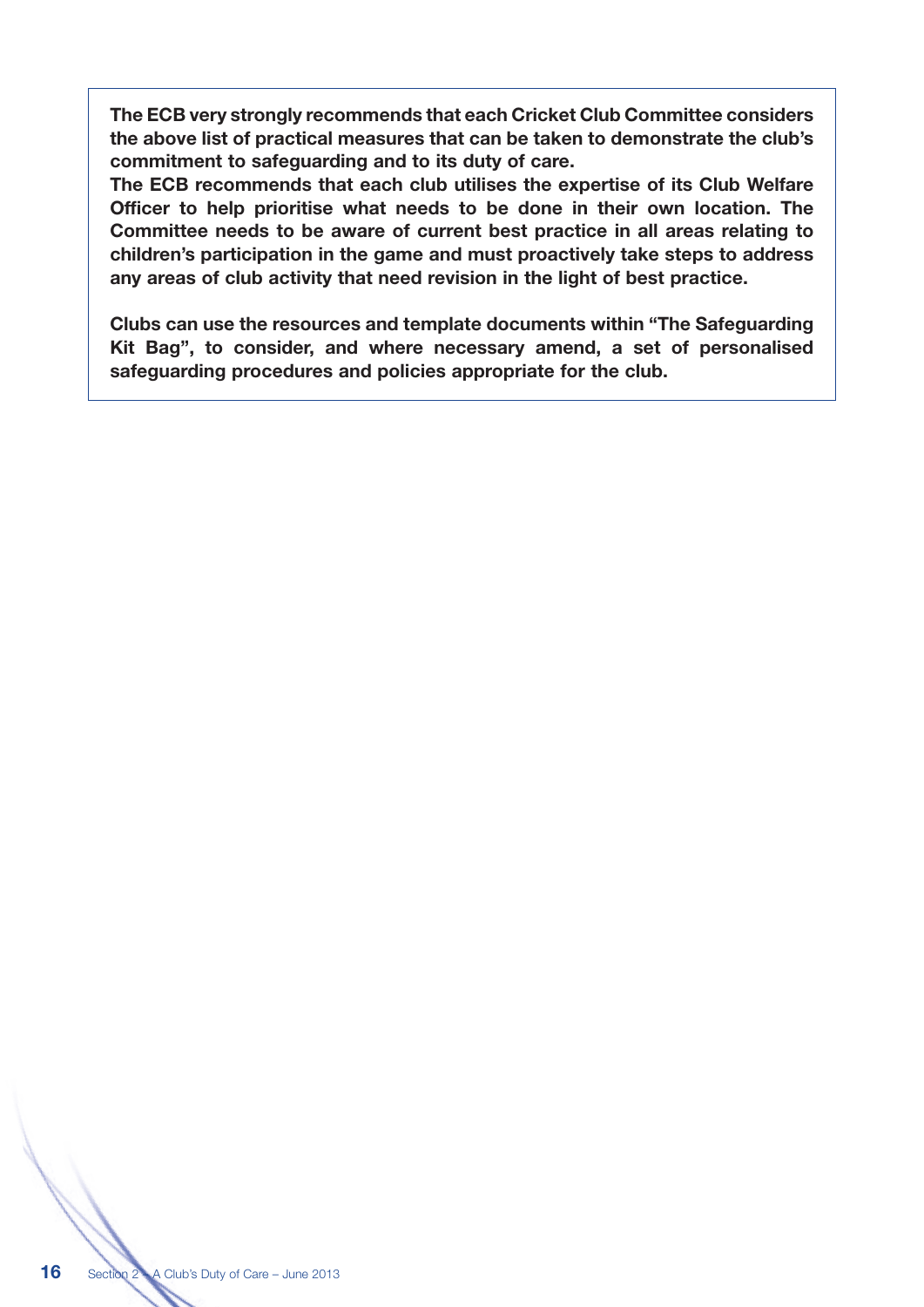## Definitions of Abuse, Cricket Examples of Possible Abuse, and Common Indicators of Possible Abuse

## **All those involved in children's sport have a responsibility to be able to recognise and respond to signs and indicators of child abuse.**

It is hoped that this will be a useful reference for all in cricket, particularly those in roles connected with safeguarding and protecting children.

### **Recommended process/activities**

- Club Welfare Officers in particular and others involved in children's sport need to be familiar with the information below.
- Club Welfare Officers are encouraged to share the cricket examples provided, with other key people within their clubs
- When reading the information outlined in this section, everyone MUST remember the following key point:

It is not the responsibility of those working in cricket to decide that child abuse is occurring, but it is their responsibility to act on any concerns.

### **Guidance**

#### **Defining abuse**

Any person may abuse or neglect a child by inflicting harm, or by failing to act to prevent harm. Children may be abused in a family or in an institutional or community setting by those known to them or, more rarely, by a stranger. Children can be abused by adults or other children.

The effects of abuse can be extremely damaging and if untreated, they may follow a person into adulthood. For example, a person who has been abused as a child may find it difficult or impossible to maintain stable, trusting relationships and may become involved with drugs or prostitution, attempt suicide or even abuse a child in the future.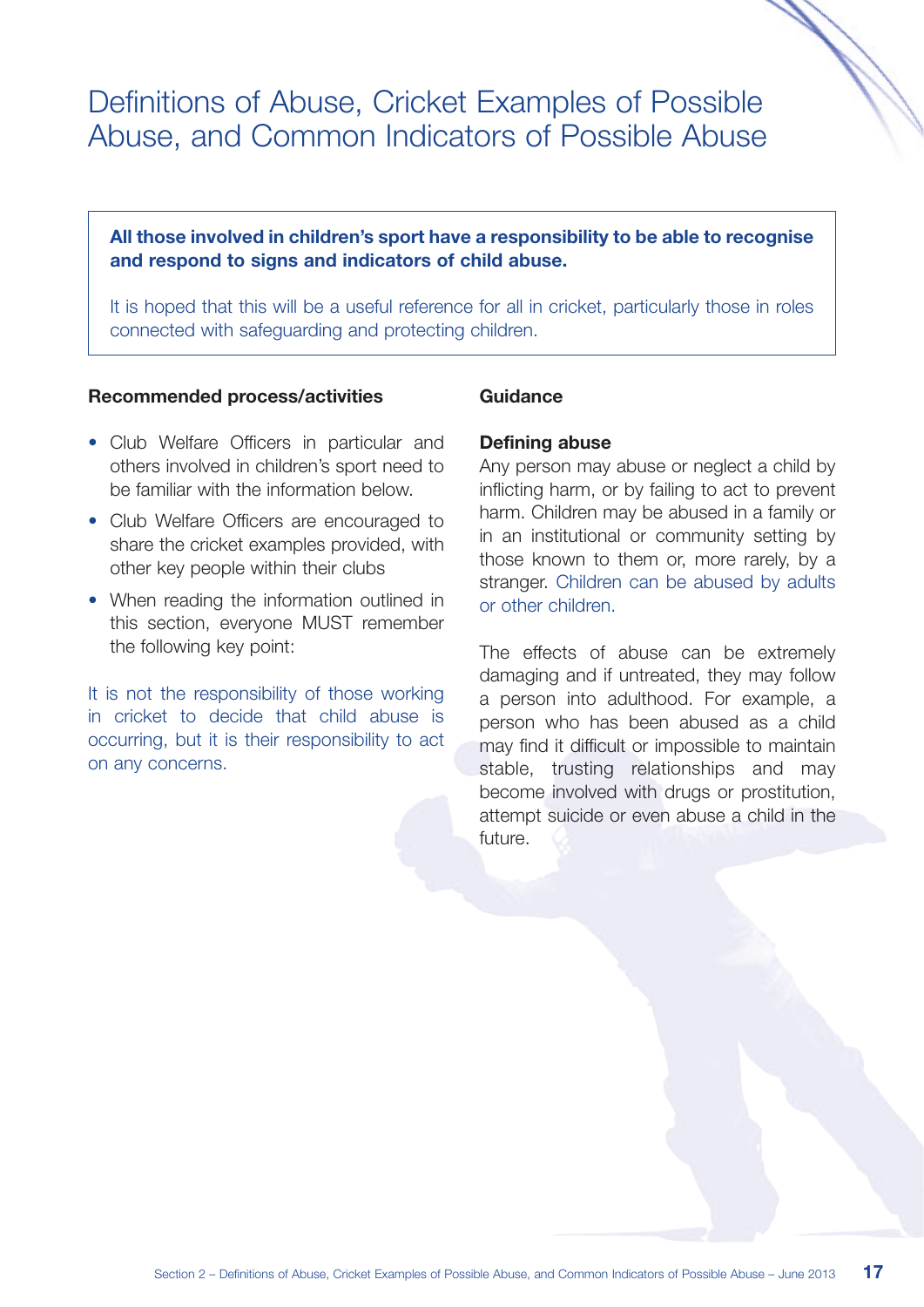## **The definitions of abuse are detailed below:**

Abuse and neglect are forms of maltreatment of a child.

Somebody may abuse or neglect a child by inflicting harm, or by failing to act to prevent harm.

Children may be abused in a family or in an institutional or community setting, by those known to them or, more rarely, by a stranger.

They may be abused 'online' and by text, email, or other electronic messaging by an adult or adults, or another child or children.

| <b>Physical abuse</b>  | Physical abuse may involve hitting, shaking, throwing, poisoning,<br>burning or scalding, biting, drowning, suffocating or otherwise causing<br>physical harm to a child. Physical harm may also be caused when a<br>parent, or carer, fabricates the symptoms of, or deliberately induces,<br>illness in a child ('Fabricated or Induced Illness' or 'FII') |
|------------------------|--------------------------------------------------------------------------------------------------------------------------------------------------------------------------------------------------------------------------------------------------------------------------------------------------------------------------------------------------------------|
|                        | Examples of physical abuse in cricket may be when the nature and<br>intensity of training and competition exceeds the capacity of the<br>child's immature and growing body, or where drugs are used to<br>enhance performance.                                                                                                                               |
| <b>Emotional abuse</b> | Emotional abuse is the persistent emotional maltreatment of a child<br>such as to cause severe and persistent adverse effects on the child's<br>emotional development.<br>It may involve conveying to children that they are worthless or<br>unloved, inadequate, or valued only insofar as they meet the needs<br>of another person                         |
|                        | It may include not giving the child opportunities to express their<br>views, deliberately silencing them or 'making fun' of what they say<br>or how they communicate                                                                                                                                                                                         |
|                        | It may feature age or developmentally inappropriate expectations<br>being imposed on children. These may include interactions<br>that are beyond the child's developmental capability, as well<br>as overprotection and limitation of exploration and learning, or<br>preventing the child participating in normal social interaction                        |
|                        | It may involve seeing or hearing the ill-treatment of another                                                                                                                                                                                                                                                                                                |
|                        | It may involve serious bullying (including 'cyberbullying'), causing<br>children frequently to feel frightened or in danger or the exploitation<br>or corruption of children                                                                                                                                                                                 |
|                        | Some level of emotional abuse is involved in all types of maltreatment<br>of a child, though it may occur alone.                                                                                                                                                                                                                                             |
|                        | Emotional abuse in cricket may occur if children are subjected to<br>undue or repeated criticism, name-calling, sarcasm, bullying, racism<br>or unrealistic pressure to consistently perform to high expectations.                                                                                                                                           |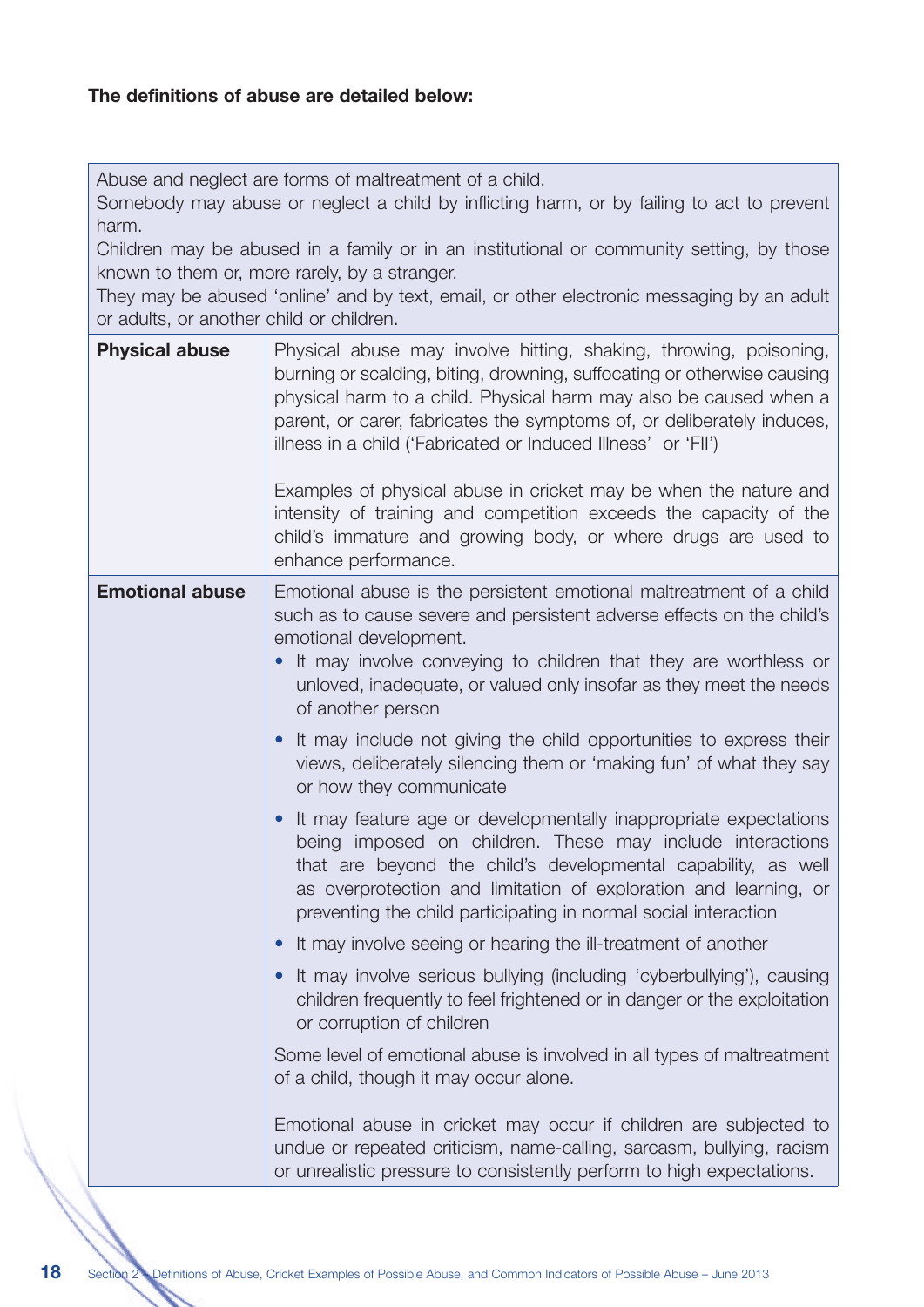| <b>Sexual abuse</b> | Sexual abuse involves forcing or enticing a child or young person to<br>take part in sexual activities, whether or not the child is aware of what<br>is happening.<br>The activities may involve physical contact including penetrative or<br>non-penetrative acts, and non-contact activities, such as involving<br>children in looking at, or in the production of, in appropriate material<br>including sexual images (including online or video), watching<br>sexual activities, or encouraging children to behave in sexually<br>inappropriate ways<br>Sexual abuse is not solely perpetrated by adult males. Women can<br>also commit acts of sexual abuse, as can other children<br>There are situations within all sports, including cricket, in which the<br>potential for this form of abuse exists:<br>Some individuals have deliberately targeted sports activities, in<br>order to gain access to, groom, and abuse, children |  |  |  |
|---------------------|--------------------------------------------------------------------------------------------------------------------------------------------------------------------------------------------------------------------------------------------------------------------------------------------------------------------------------------------------------------------------------------------------------------------------------------------------------------------------------------------------------------------------------------------------------------------------------------------------------------------------------------------------------------------------------------------------------------------------------------------------------------------------------------------------------------------------------------------------------------------------------------------------------------------------------------------|--|--|--|
|                     | There is evidence that individuals have sometimes ignored governing<br>body codes of practice, and used physical contact within a<br>coaching role to mask their inappropriate touching of children                                                                                                                                                                                                                                                                                                                                                                                                                                                                                                                                                                                                                                                                                                                                        |  |  |  |
|                     | Some people have used sporting events as an opportunity to take<br>inappropriate photographs or videos of sports people (including<br>children) in vulnerable positions                                                                                                                                                                                                                                                                                                                                                                                                                                                                                                                                                                                                                                                                                                                                                                    |  |  |  |
| <b>Neglect</b>      | Neglect is the persistent failure to meet a child's basic physical and/<br>or psychological needs, likely to result in the serious impairment of the<br>child's health or development.<br>It may involve a parent or carer failing to:<br>Provide adequate food, clothing and shelter (including exclusion<br>from home or abandonment)                                                                                                                                                                                                                                                                                                                                                                                                                                                                                                                                                                                                    |  |  |  |
|                     | Protect a child from physical and emotional harm or danger                                                                                                                                                                                                                                                                                                                                                                                                                                                                                                                                                                                                                                                                                                                                                                                                                                                                                 |  |  |  |
|                     | Ensure adequate supervision (including the use of inadequate care-<br>givers)                                                                                                                                                                                                                                                                                                                                                                                                                                                                                                                                                                                                                                                                                                                                                                                                                                                              |  |  |  |
|                     | Ensure access to appropriate medical care or treatment                                                                                                                                                                                                                                                                                                                                                                                                                                                                                                                                                                                                                                                                                                                                                                                                                                                                                     |  |  |  |
|                     | It may also include neglect of, or unresponsiveness to, a child's basic<br>emotional needs.                                                                                                                                                                                                                                                                                                                                                                                                                                                                                                                                                                                                                                                                                                                                                                                                                                                |  |  |  |
|                     | Examples in cricket could include a coach not ensuring that children<br>are safe, exposing them to undue cold, heat or to unnecessary risk of<br>injury. It may also include neglect of, or unresponsiveness to, a child's<br>basic emotional needs.                                                                                                                                                                                                                                                                                                                                                                                                                                                                                                                                                                                                                                                                                       |  |  |  |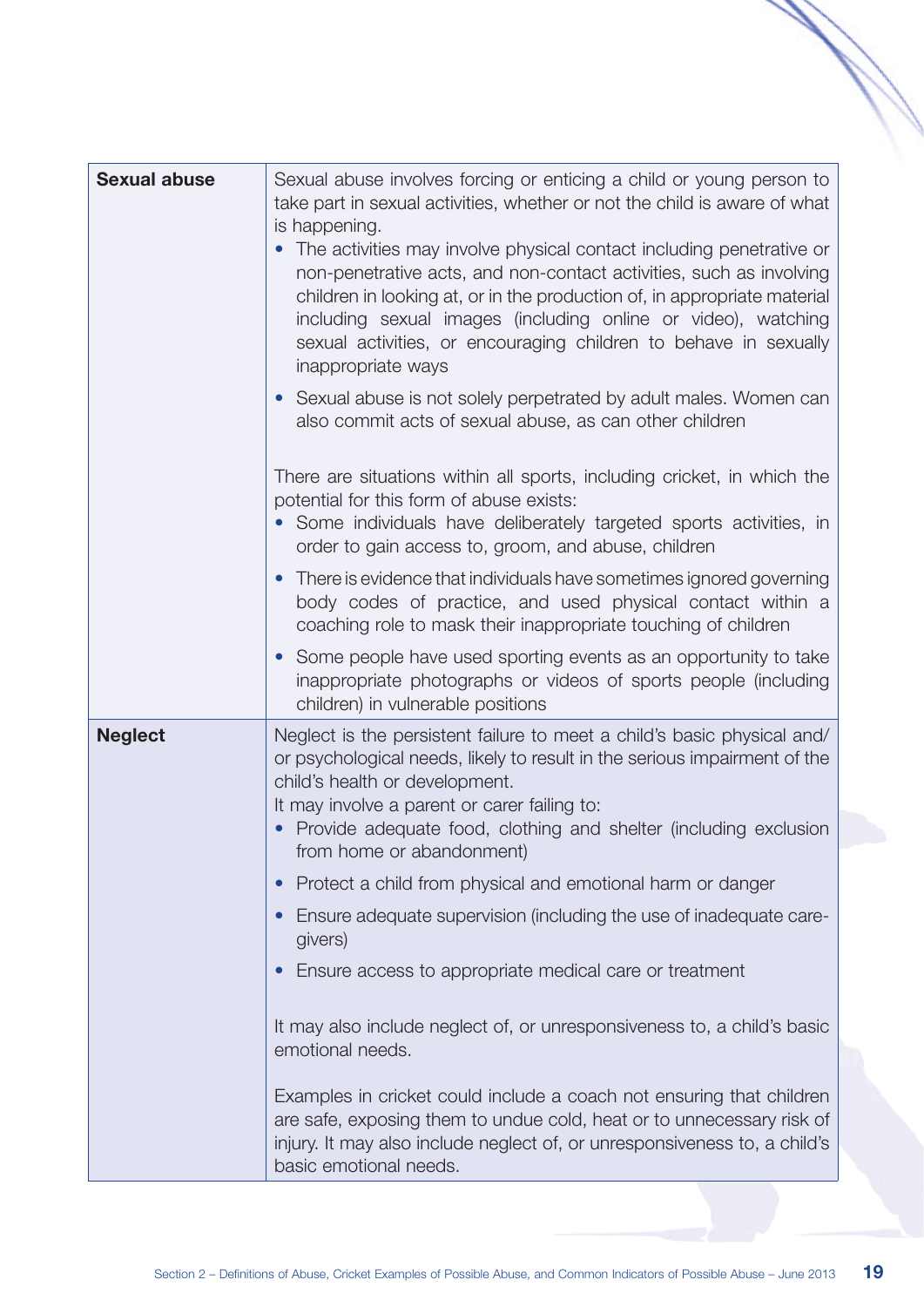| <b>Bullying</b> | Bullying may be defined as deliberately hurtful behaviour, usually<br>repeated over a period of time, where it is difficult for those bullied to<br>defend themselves. It can take many forms, the three main types are:<br>• Physical (for example, hitting, kicking, theft)                                                            |
|-----------------|------------------------------------------------------------------------------------------------------------------------------------------------------------------------------------------------------------------------------------------------------------------------------------------------------------------------------------------|
|                 | • Verbal (for example, racist or homophobic remarks, threats, name<br>calling)                                                                                                                                                                                                                                                           |
|                 | • Emotional (for example, isolating an individual from the activities<br>and social acceptance of their peer group)                                                                                                                                                                                                                      |
|                 | The competitive nature of sport makes it an ideal environment for the<br>bully.                                                                                                                                                                                                                                                          |
|                 | Bullying in sport could be a parent who pushes their child too hard,<br>a coach who shouts at, or humiliates children, or a child that actively<br>seeks to make sport a difficult or unhappy experience for others.                                                                                                                     |
|                 | The ECB will not tolerate bullies at any level of the game. A sample<br>club policy based on the Kidscape model is contained in the Kit Bag.<br>This sample policy also includes procedures on dealing with bullying.<br>(Kidscape is a national anti-bullying charity and provides support and<br>training on bullying and prevention.) |
|                 | Harassment is closely associated with aspects of bullying and occurs<br>when an individual feels that they are subject to behaviour from others<br>that is unacceptable to them.                                                                                                                                                         |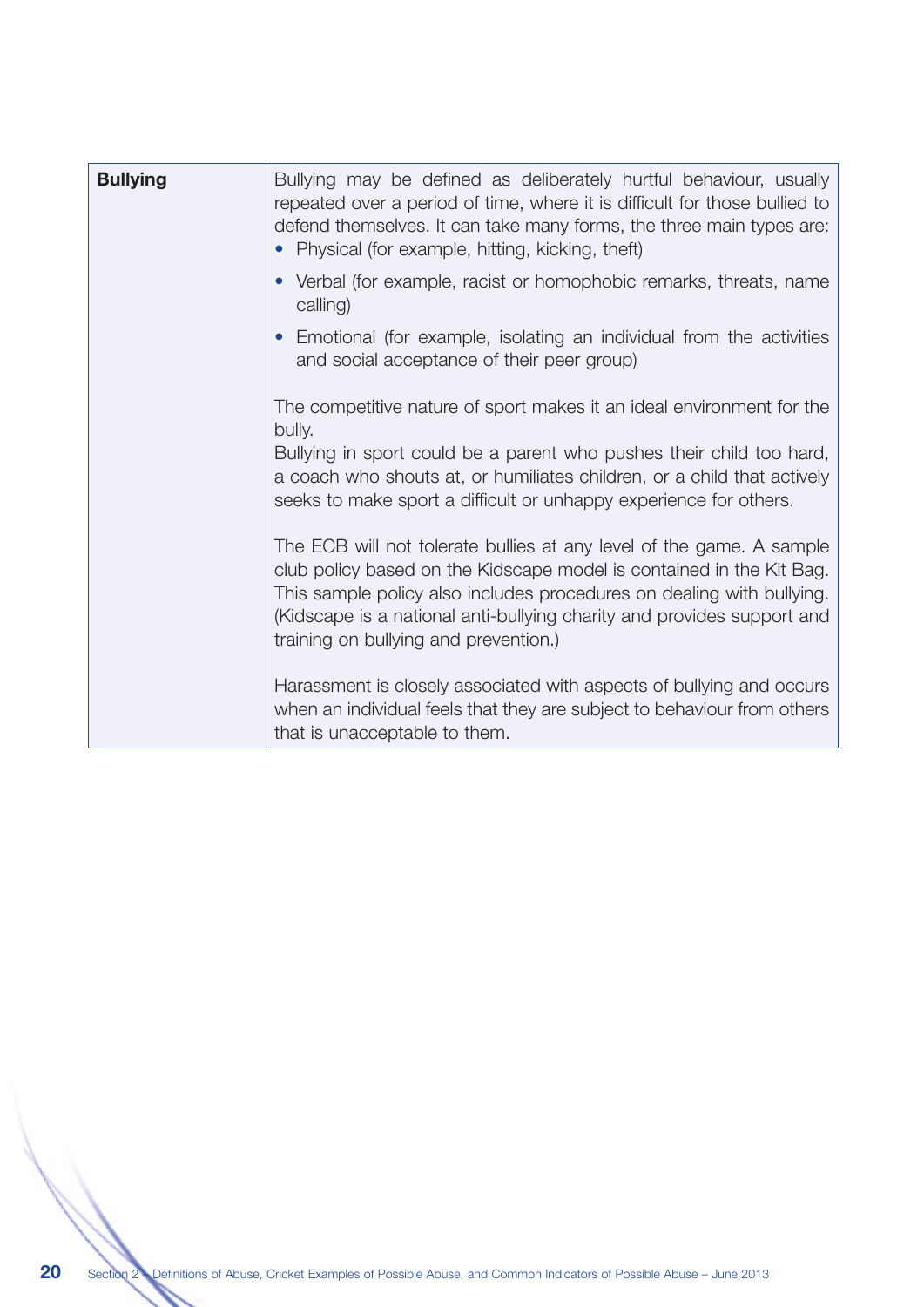# Common Indicators of Abuse

**Important note……When you read the text below, please remember:** It is not the responsibility of those working in cricket to decide that child abuse is occurring, but it is their responsibility to act on any concerns.

All those in cricket who work with children need to be aware of indicators of abuse to ensure that the sport provides an effective safeguarding and protecting programme. Your concerns may be raised by something you see (or hear) and /or something someone says. If you find yourself wondering if you should share your concerns, the answer is YES!

The following may cause you concern, and may be indicators of abuse and / or neglect:

- Unexplained or suspicious injuries such as bruising, cuts or burns, particularly if situated on a part of the body not normally prone to such injuries
- An injury and the explanation for it seem inconsistent
- The child describes what appears to be an abusive act involving him/her
- Someone else (a child or adult) expresses concern about the welfare of another child
- Unexplained changes in behaviour (for example, becoming very quiet, withdrawn or displaying sudden outbursts of temper)
- Inappropriate sexual awareness
- Goes missing for periods of time.
- Engaging in sexually explicit behaviour
- Distrust of adults, particularly those with whom a close relationship would normally be expected
- Difficulty in making friends
- Stops, or is prevented from, socialising with other children
- Displays variations in eating patterns, including overeating or loss of appetite
- Loses weight for no apparent reason
- Becomes increasingly dirty or unkempt
- Excessive fear of making mistakes
- Unexplained access to material goods, clothes, activities etc.

It should be recognised that this list is not exhaustive and the presence of one or more of the indicators is not proof that abuse is actually taking place, but maybe indicative of a need to report concerns.

Some changes in behaviour can be caused by changes at home, for example, if a bereavement occurs.

The Club Welfare officer should encourage parents/carers to inform the coach or Club Welfare Officer of any significant changes which may affect the behaviour of their child.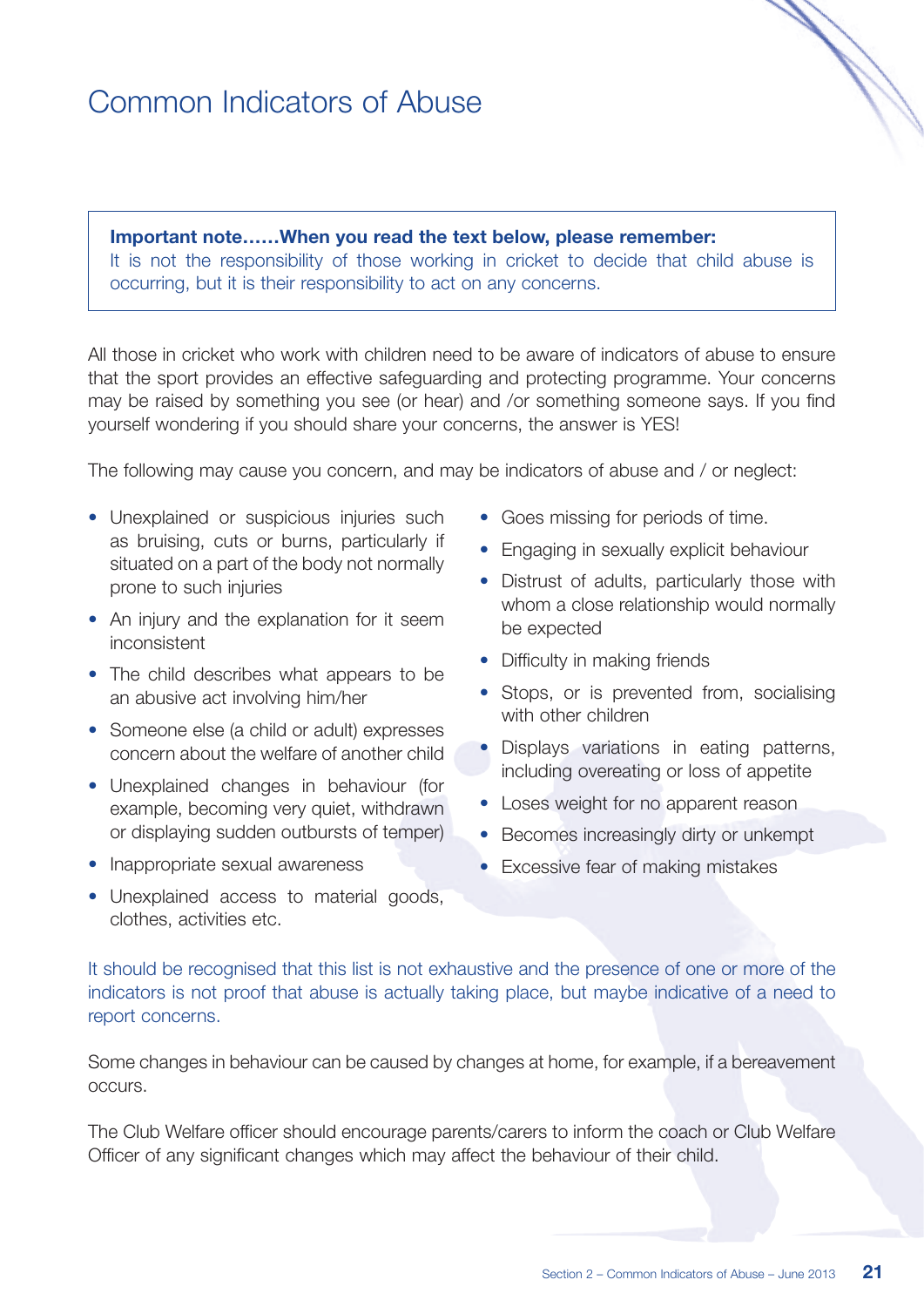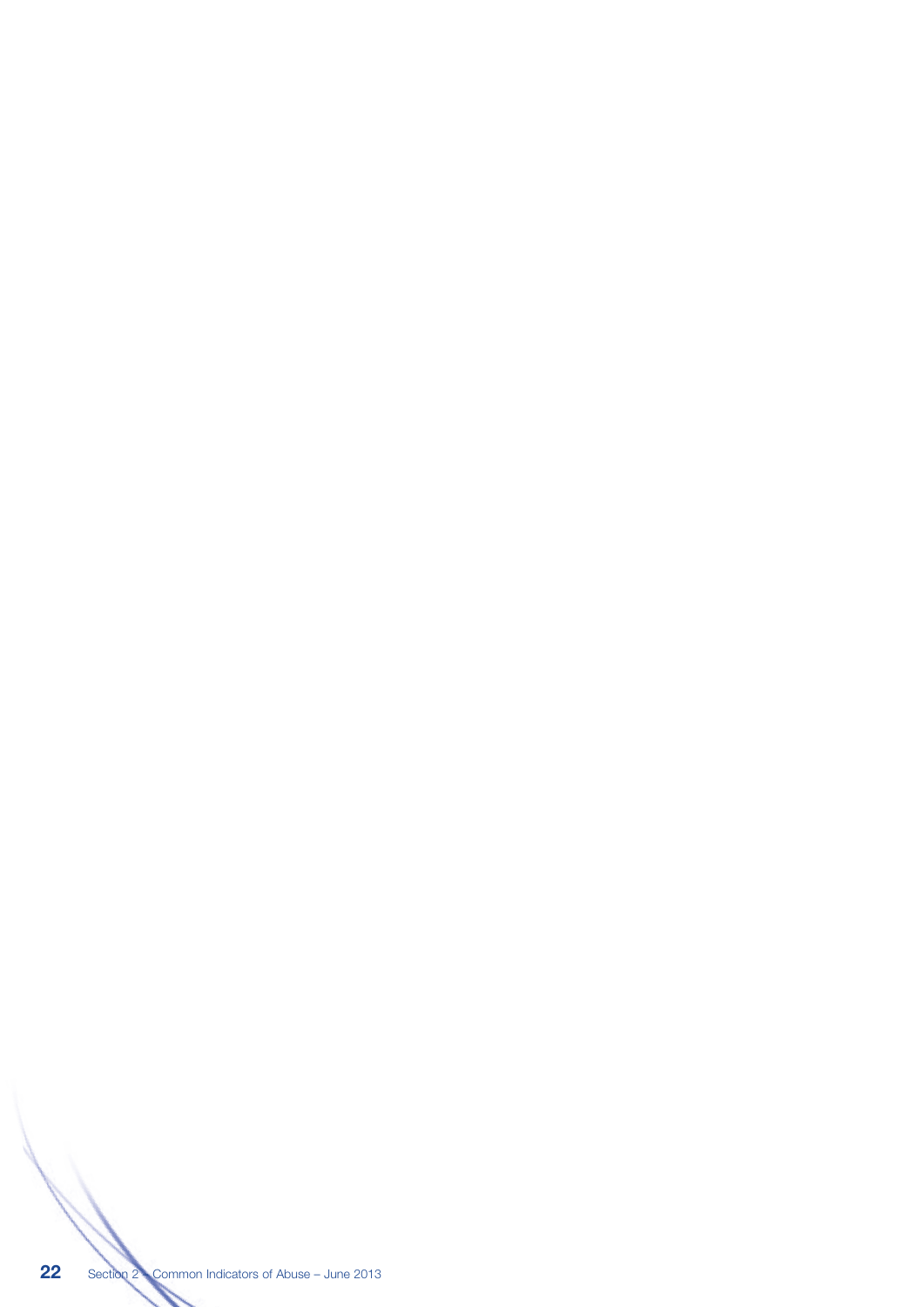# Club Safeguarding Action Plan - first steps Club Safeguarding Action Plan – first steps

All of the policy, procedure and guidance in the Safe Hands Folder and kitbag is important - but you need to know where to start. You will have All of the policy, procedure and guidance in the Safe Hands Folder and kitbag is important – but you need to know where to start. You will have seen the Club Action Plan on the 'Safe Hands training for Welfare Officers'. Here are your first steps in making sure your club provides a safe and seen the Club Action Plan on the 'Safe Hands training for Welfare Officers'. Here are your first steps in making sure your club provides a safe and welcoming environment for children welcoming environment for children

|                         | Action                                                                                                              | <b>Start Date</b> | Who will do this? | How will it be done? | Complete? Date. |
|-------------------------|---------------------------------------------------------------------------------------------------------------------|-------------------|-------------------|----------------------|-----------------|
|                         | Club formally adopts<br>'Safe Hands' Policy                                                                         |                   |                   |                      |                 |
| $\overline{\mathbf{C}}$ | checked and attends<br>'Safe Hands' training<br>is appointed, is DBS<br>Club Welfare Officer<br>the first available |                   |                   |                      |                 |
| M                       | understood, listed,<br>children, that need<br>and checks made<br>people work with<br>DBS checks, are<br>Roles where |                   |                   |                      |                 |